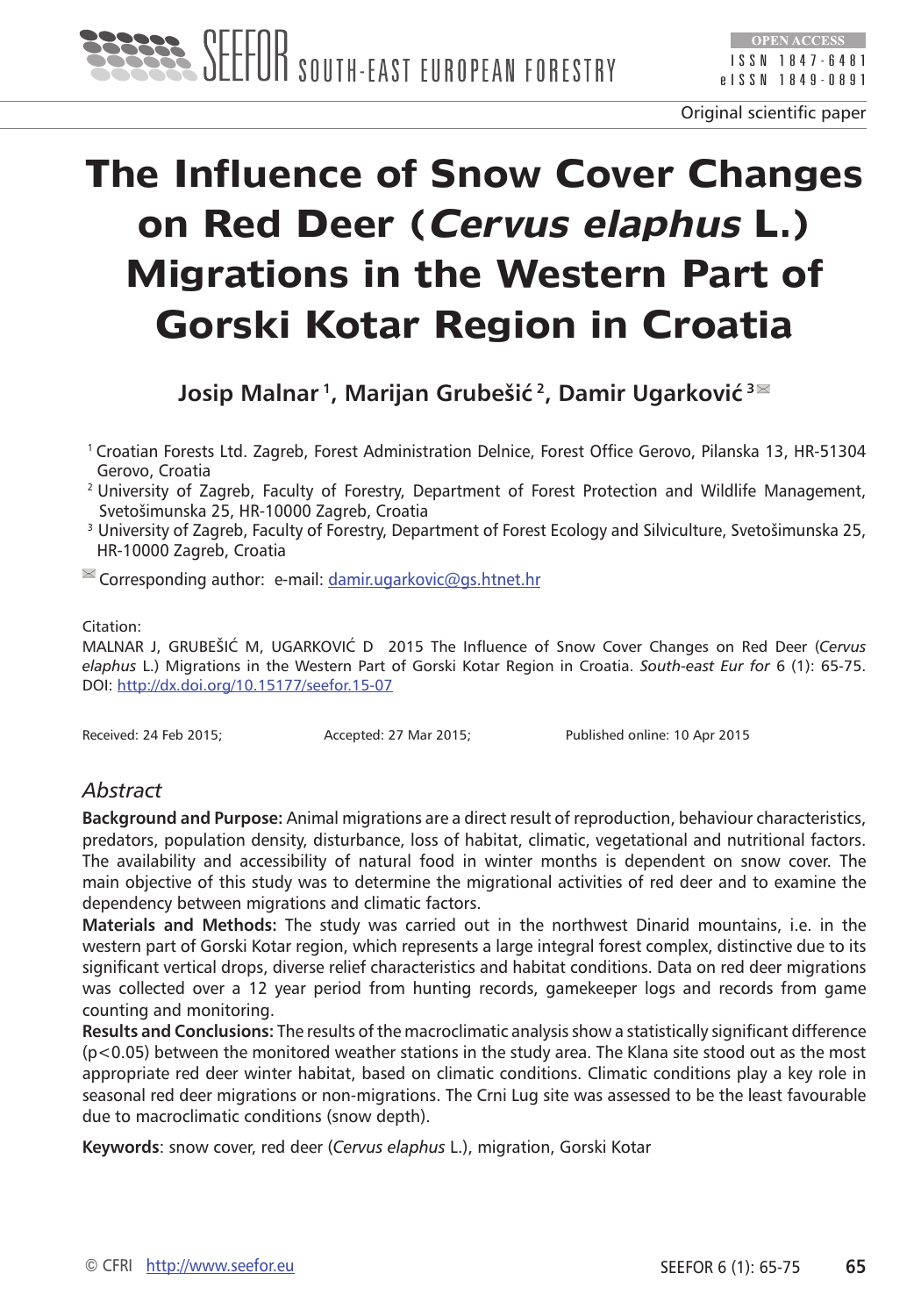#### **INTRODUCTION**

Red deer (*Cervus elaphus* L.) is a common game animal in both the coastal and mountainous parts of the northwestern Dinarid mountain range (Gorski Kotar region) of Croatia, including areas near the Slovenian border. In the latter half of the 19<sup>th</sup> century, red deer almost completely vanished from this area, but was quickly reintroduced in Slovenia [1]. From here, it soon migrated back into the Gorski Kotar region. Therefore, it can be considered to be an indigenous species. The number of individuals and spatial distribution following reintroduction started to grow, slowly at first and much more rapidly in the second half of the 20<sup>th</sup> century, due to multiple factors: regulation of hunting legislation that protected large herbivore ungulates, systematic destruction of large predators, overgrown abandoned agricultural areas, intensive forest exploitation and intensive nutrition with game feeders [1].

As a result, deer inhabits large expanses of the forested area in the Gorski Kotar region in Croatia. Hunting management programmes have estimated the total population at 970 individuals in the western part of Gorski Kotar region [1].

In order to consider deer game management within modern ecological conditions, it is essential to stress that changes in the ecology affect game behaviour, as animals changing their rhythm and behavioural patterns accordingly. Knowing how these changes impact animal populations, it is possible to take adequate breeding measures on hunting grounds, remove negative consequences and drawbacks observed to cause disturbances in herds, and determine the tolerance limits between game animals and habitat.

It is important to know that deer favour certain pastures, that they enjoy a variety of herbal food, including fruits and seeds, and occupy different sites for feeding, rest and sleeping. They seek out specific shelters from predators, and open spaces for playing and mating. Access to water is particularly important, especially in areas where does raises their young. It is a well known fact that deer often visit feeders during the winter months, and thus an appropriate spatial distribution of such structures is essential for their survival.

In order to meet these needs, deer have seasonal migrations, i.e. they have both winter and summer habitats and separate habitats for the mating season. It is also very important to know the spatial distribution of herds. It is well known that during their lifetime, deer inhabit a much smaller range than other migrating animals. Migration is movement from one area into another, though it is also important to note that it represents a periodical movement that includes returning to the starting area [2]. Partial migrations are those in which only a portion of the population migrates, while the remainder remains in the same period throughout the year. This is a typical occurrence in environments with high seasonal variation. This occurrence has been recorded for all indigenous deer species in Scandinavia, and also for small ruminants, such as roe deer *Capreolus capreolus* [3], large ruminants such as moose *Alces alces* [4], and also for red deer [5]. Seasonal migrations are a well-known occurrence among large herbivores, which is caused by the availability of food, and risks from predators [6]. Red deer in the temporal belt regularly migrate from higher elevations in summer to lower elevations in winter [3, 5, 7] in order to reach areas with better snow conditions [8].

The depth of the snow cover at high elevations spurs animals to migrate to lower elevations [3, 7, 9]. According to Mysterud *et al.* [10], the share of migrating deer in the total population is from 38 to 100%, and migrations are typical in areas with diverse relief and in high elevation areas.

Migrations in the Gorski Kotar region are the result of reproduction, behaviour characteristics, predators, population density, disturbance, loss of habitat, climatic, vegetational, and nutritional factors. Distances covered during migration may be shorter or longer, depending on the severity of climatic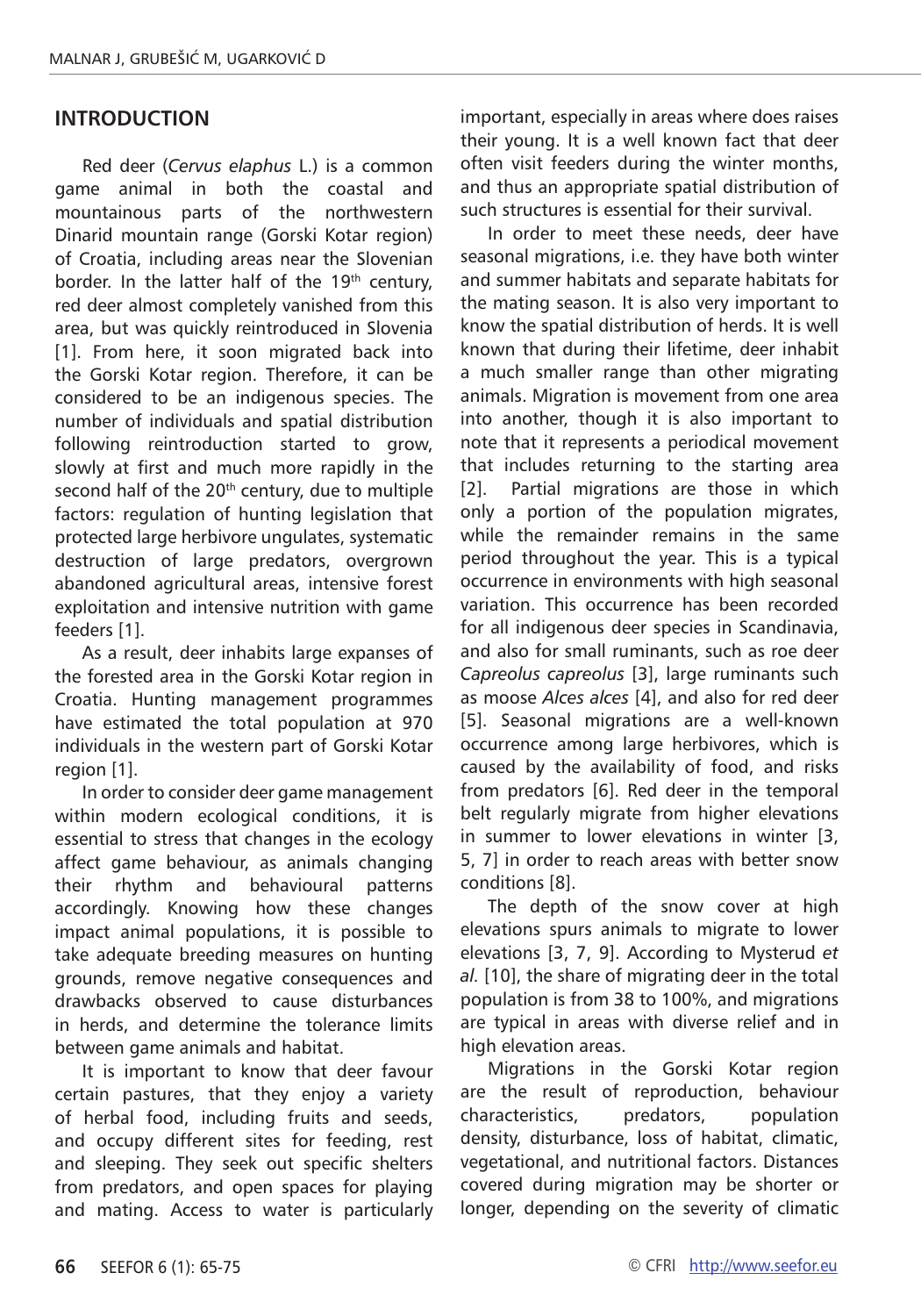conditions and food availability. Such seasonal migrations are related to climatic conditions, resulting in a range of habitats used by animals depending on the season.

The spatial behaviour of mammals is influenced by several factors: metabolic needs, body weight, nutritional habits and the mating season [11-13]. Habitat size is also related to a combination of other factors, such as age [14, 15], population density [16], predators and human interference [17]. The winter habitat is typically a more concentrated area in which animals are forced to move due to a lack of food [18].

Due to weather conditions, the environment can change through natural variations, either due to the availability of food due the depth of the snow cover, or due to the intensity of grazing and the season [19]. In dealing with the environment, deer can migrate towards summer or winter areas, and can cover great distances in doing so [20-22]. Vertical migrations from higher to lower elevations are a typical model of migration as a strategy in trying to meet energy needs [23]. Such migrations are caused by the depth of snow cover at high altitudes during winter and ultimately due to the change in seasons and the varying quality and quantity of available food for animals [24].

When the Bavarian Alps region becomes accessible following the snow melt, deer are known to temporarily and briefly migrate outside their usual small wintering areas. In the Alps, winter and rutting ranges are relatively small, averaging 113 ha and 134 ha, respectively, whereas the mean size of home ranges used from spring to autumn amounts is 386 ha [25].

Habitat structure and food quality and distribution have the greatest influence on habitat size. In this context, the metabolic ratio and food consumption are reduced in ruminants in moderate climates of the northern hemisphere during the winter period, as a period traditionally associated with weight loss [26]. In these areas, ruminants preserve energy during winter by reducing activities and movement within the limited habitat [25, 27-29].

When determining food availability, snow cover is a relevant factor that significantly reduces food availability and accessibility during the winter period. Therefore, during winter, snow cover and temperature are considered to be extremely important factors for determining spatial behaviour of many mountain ruminant species.

The strategy for compensating for difficult winter conditions could include migrations to lower valleys with less snow during winter and, most importantly, to the rich pastures at higher elevations during summer. Migration can have a strong influence on the spatial behaviour of each individual adopting this strategy: many populations of large ruminants migrate seasonally between separate life areas [30]. Alternative strategies such as migrations or non-migrations can occur within the same population due to environmental fluctuations and migration cost differences for specific individuals [4]. Usually, migrating ruminants in moderate climates, such as red deer, choose higher summer habitats and lower winter habitats [5].

It is commonly agreed that migration towards lower areas in the fall and early winter represents a strategy that involves finding winter habitats with smaller snow depths [8], due to the fact that deeper snow cover reduces food accessibility, increases energy consumption due to movement [31] and makes deer more vulnerable to predators [32].

In the Alps, during harsh winter conditions with deep snow cover, red deer select areas of alpine pastures under the tree line, where the snow is less deep, the insolation is greater and feed availability is good due to the fragmented distribution of the snow. Energy expenditures for thermoregulation are minimised by selecting areas with a southern or southwestern exposition, protected from strong winds. In years with less snow, red deer that are not fed prefer the security of forest habitats at lower elevations, and graze on the valley meadows.

Red deer receiving supplementary feeding have more constant ranges, and save energy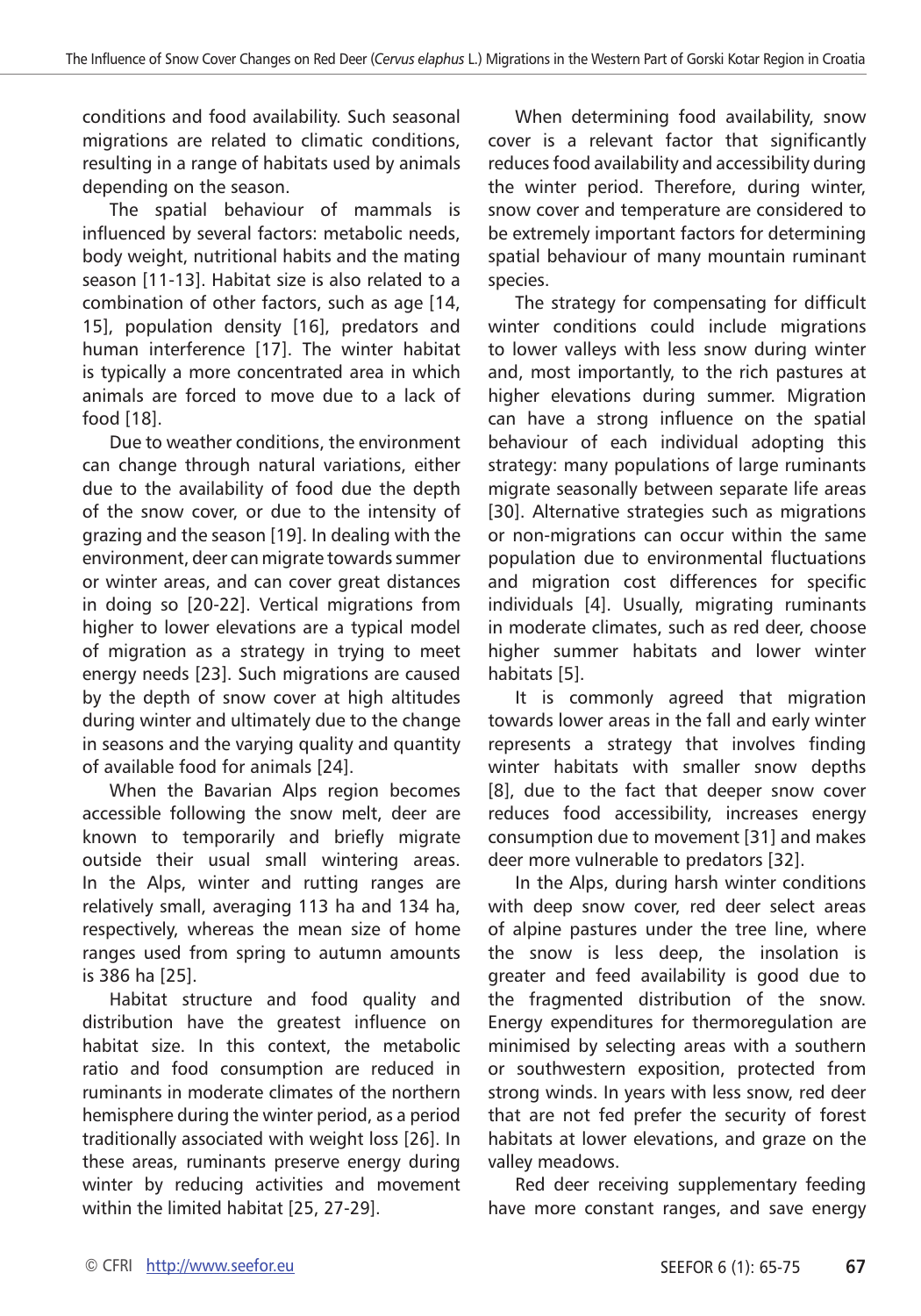by combining the alpine pastures with feeding areas [33].

Fast spring migration in Norway is significantly different from other reports of slow deer spring migrations due to the gradual greenification on the elevation gradient [5, 18].

In the Republic of Croatia, ecological research on deer game populations has been conducted in the Podunavlie area [34]. Part of the study was focused on deer migrations and spatial separation of the sexes, except in the mating season when male and female individuals were together. Outside the mating season, herds of female units with calves occupy one part of the hunting ground, while males occupy another.

The exact snow cover depths at which animals will alter their life habits, i.e. migrate into more acceptable climate conditions regardless of nutrition quality, is known for all wild ungulate species. The critical snow cover depth that causes migration among red deer is from 50-60 cm [35].

The main objectives of this study were to determine the changes in snow cover depths that are significant for red deer migrations and to examine dependencies between migrations and climatic factors (number of days with snow depths ≥50 cm and maximum daily snow depths) in the context of their changes in the western part of Gorski Kotar region.

### **MATERIALS AND METHODS**

#### **Study Area**

The study was conducted in the western part of Gorski Kotar region. According to the Köppen classification, the study area is included in the Cfsbx climate type. This is a moderately warm rain climate, without dry periods. Based on the data from the Parg weather station, the average annual air temperature for the study area is 7°C, and the average precipitation is approximately 2000 mm [36]. Relief of the study area is extremely irregular and meuble.

Gorski Kotar region in Croatia represents a large integral forest complex, distinctive for its significant vertical drops, and diversity of relief characteristics and habitat conditions (Figure 1).

The study area includes a smaller section of the coastal region (Klana, Grobnik) which



**FIGURE 1.** Study area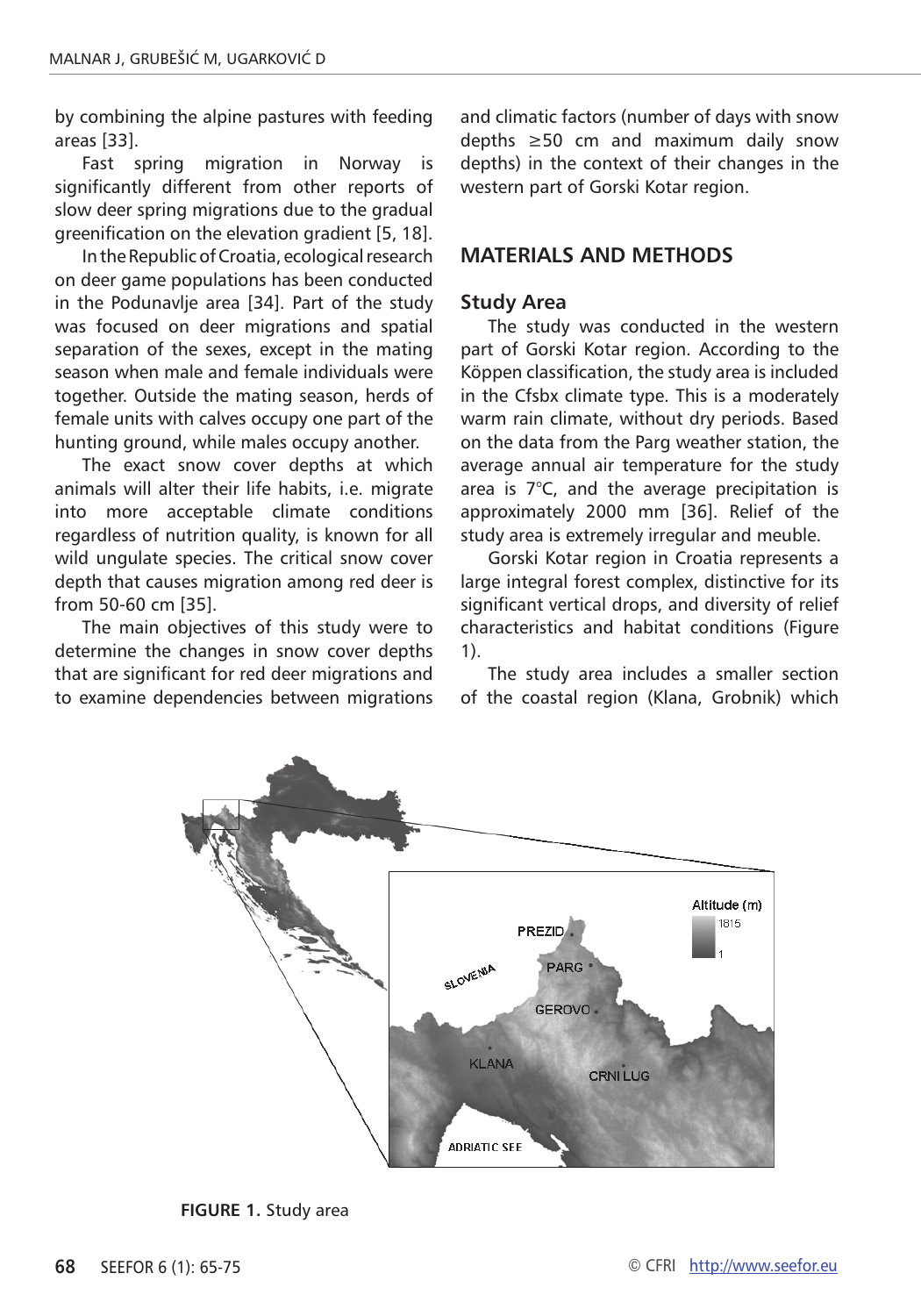represents the winter habitat, and an inland region (Parg, Gerovo, Prezid, Crni Lug) from which the deer migrate.

#### **Snow Analysis**

In the study area, data on the number of days with snow depths ≥50 cm and maximum daily snow depths (≥50 cm) were analysed for the winter period from 1950 to 2011 from the weather stations Parg, Gerovo, Prezid, Crni Lug and Klana. A reduction or increase of climate elements was analysed using a linear trend, and the significance of the linear trend was tested with the Student's t-test. All climate data was processed using the KlimaSoft 2.0 software (Monachus informatika, Croatia). Statistical data analysis (regression analysis, Student's t-test) was conducted using Statistica 7.1 software [37] with a 5% significance level considered statistically significant.

#### **Game Observations**

Hunting authorities are obliged by law to perform regular counts of all game species that permanently or temporarily inhabit hunting grounds [38, 39]. There are numerous known and acknowledged methods for determining the number of individuals. The most commonly used method for counting big game is observation and monitoring throughout the year, at several known locations. Data were collected on red deer migrations from the hunting records, gamekeeper logs and records from game counts and monitoring activities in the study area. Counts and monitoring the red deer population was carried out in an area of 75206 ha in the winter period, i.e. from October to December, in the years 2000 to 2011. Outgoing migrations were analysed to determine whether they were caused by snow cover, regardless of the number of migratory individuals. In total, 132 count records, hunting records and gamekeeper logs were analysed. The red deer population in the study area was assessed at 970 individuals [1].

Data from weather stations was analysed to determine the existence or non-existence

of a critical snow depth (≥50 cm) for this study area during the winter months. Based on game counts, red deer monitoring data from gamekeeper logs and hunting records were analysed. If migration individuals were observed and the snow depth was >50 cm, this was assigned a score of 1, while if there was no migration and the snow depth was <50 cm, this was assigned a score of 0. Regression analysis was used to determine whether there was a correlation between red deer migrations and snow cover depth.

## **RESULTS AND DISCUSSION**

Based on many years of experience in monitoring red deer activities in the study area, particularly activities related to the start of the seasonal migration, it can be assumed that climate conditions, such as snow cover depth and duration, represent the main factor influencing migrations. Therefore, the focus of this study was directed at these climate conditions.

When considering the number of days with snow depth ≥50 cm, there was a significant difference between the Klana site, which represents the red deer winter habitat, and the inland sections of the western part of Gorski Kotar region (sites Gerovo, Crni Lug, Prezid, Parg) from where red deer game usually migrates.

The average number of days with snow depth ≥50 cm at the Klana site was 0.33 days, while at Prezid, Parg, Gerovo and Crni Lug area, this number varied from 10.18 to 17.25 days (Table 1). The Klana site had the fewest number of days with snow cover, which explains deer migrations from the inner areas of the western part of Gorski Kotar region, i.e. from the sites Gerovo, Crni Lug, Prezid and Parg.

The results in Table 2 clearly indicate that the area near the Klana weather station is the winter habitat with the smallest maximum daily snow depths. Maximum daily snow depths at the Klana area was 18.93 cm, as opposed to the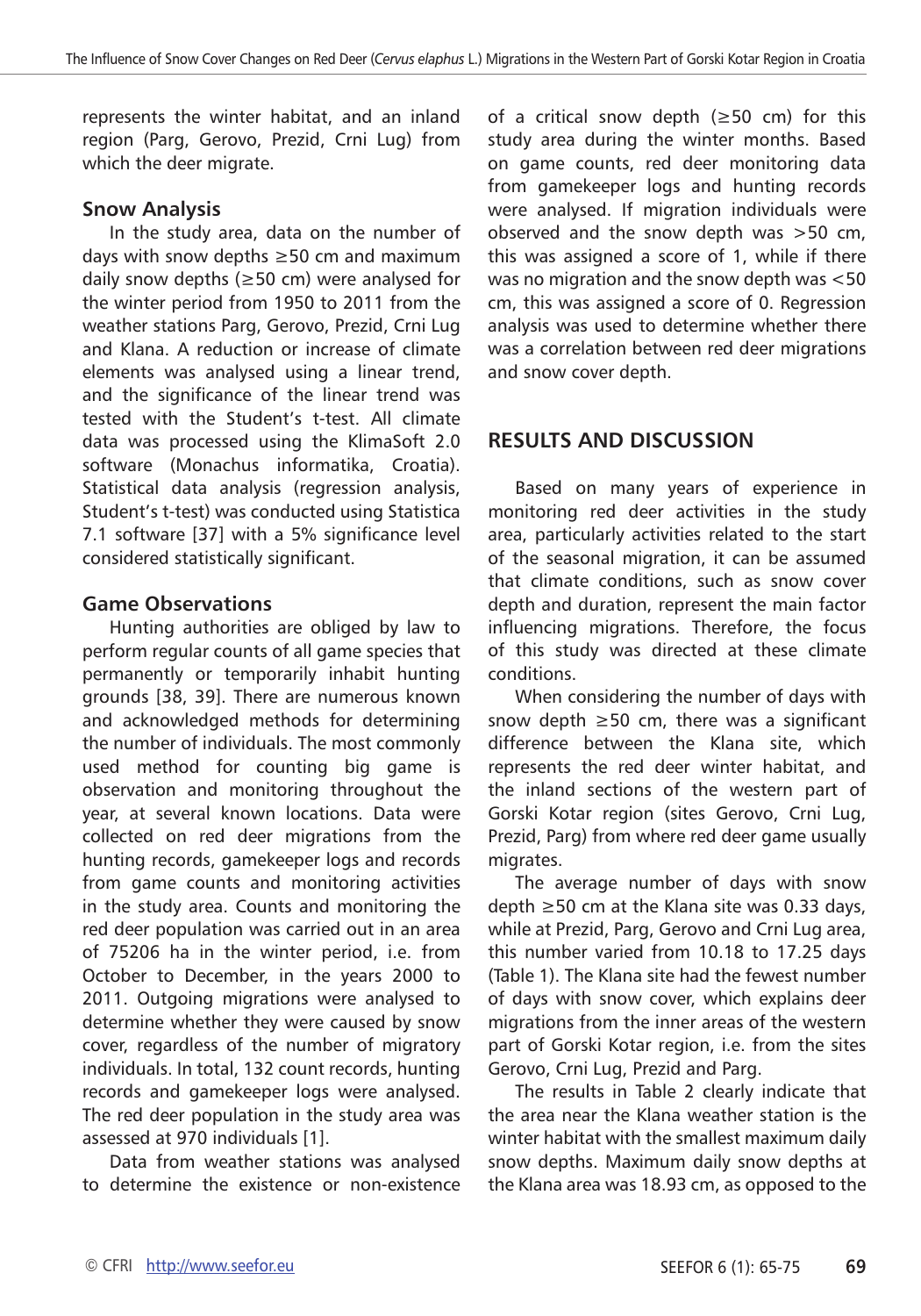**TABLE 1.** Comparison of the mean number of days per winter season with snow cover ≥50 cm (period from 1950 to 2011)

| <b>Weather station</b> | Mean $\pm$ Std. Dev.           |  |  |  |
|------------------------|--------------------------------|--|--|--|
| Klana                  | $0.33 + 1.11$ <sup>a</sup>     |  |  |  |
| Gerovo                 | $12.80 + 17.91$ <sup>bc</sup>  |  |  |  |
| Crni Lug               | $17.25 + 18.18^{b}$            |  |  |  |
| Prezid                 | $10.18 + 14.29$ c              |  |  |  |
| Parg                   | $10.76 \pm 13.61$ <sup>c</sup> |  |  |  |

Note: Values within a column marked with a different letter differ significantly (p<0.05); Std. Dev. - standard deviation

maximum daily snow depths in the areas from which the red deer migrated, which ranged from 38.47 cm to 79.76 cm. It can be assumed that this was the reason for red deer migrations from the Prezid, Parg, Gerovo and Crni Lug areas into the winter habitats at Klana.

Based on the results of the study and analysis of macroclimate conditions (number of days with snow depths ≥50 cm and maximum daily snow depths), it is clear that there is a certain regularity, seen in the statistically significant difference between observed weather stations in the study area. The Klana site stands out from all other weather stations concerning the variables examined. As Table 2 shows, more favourable macroclimate conditions play the **TABLE 2.** Comparison of mean values of the maximum daily amount of snow cover (cm) for the period 1950 to 2011

| Mean $\pm$ Std. Dev.         |
|------------------------------|
| $18.93 + 18.03$ <sup>a</sup> |
| $71.08 + 40.85^{\circ}$      |
| $79.76 + 37.91b$             |
| $70.38 + 46.75^{\circ}$      |
| $38.47 + 13.09$              |
|                              |

Note: Values within a column marked with a different letter differ significantly (p<0.05); Std. Dev. - standard deviation

main role in seasonal game migrations, in this case red deer migrations. Of all the weather stations, Crni Lug was shown to have the least favourable macroclimate conditions (snow cover depths).

Trends related to the number of days with snow and maximum daily snow depths in the northwest Dinarid region are negative. A significant reduction in the number of days with snow ≥50 cm was seen at the Crni Lug and Prezid sites, which are areas from which red deer usually migrate during winter months. A significant reduction in maximum daily snow depths was present at the sites Gerovo, Crni Lug and Prezid, which are also areas from which red deer usually migrate (Table 3).

| <b>Weather station</b>                | Linear trend            | <b>Beta</b> | B         | t         | p-level   |  |
|---------------------------------------|-------------------------|-------------|-----------|-----------|-----------|--|
| Number of days with snow $\geq 50$ cm |                         |             |           |           |           |  |
| Klana                                 | $Y = -0.0028x + 0.4181$ | $-0.0435$   | $-0.0028$ | $-0.3317$ | 0.7412    |  |
| Gerovo                                | $Y = -0.1026x + 15.931$ | $-0.1000$   | $-0.1026$ | $-0.7657$ | 0.4469    |  |
| Crni Lug                              | $Y = -0.2725x + 25.61$  | $-0.2616$   | $-0.2725$ | $-2.0643$ | $0.0434*$ |  |
| Prezid                                | $Y = -0.2256x + 17.077$ | $-0.2757$   | $-0.2256$ | $-2.1844$ | $0.0329*$ |  |
| Parg                                  | $Y = 0.0087x + 10.502$  | 0.0111      | 0.0087    | 0.0847    | 0.9327    |  |
| Maximum daily snow depth (cm)         |                         |             |           |           |           |  |
| Klana                                 | $Y = -0.0792x + 21.349$ | $-0.0767$   | $-0.0792$ | $-0.5858$ | 0.5602    |  |
| Gerovo                                | $Y = -0.6156x + 89.86$  | $-0.2632$   | $-0.616$  | $-2.0777$ | $0.0421*$ |  |
| Crni Lug                              | $Y = -0.7452x + 102.49$ | $-0.3433$   | $-0.745$  | $-2.7837$ | $0.0072*$ |  |
| Prezid                                | $Y = -0.8916x + 97.576$ | $-0.3330$   | $-0.892$  | $-2.6899$ | $0.0093*$ |  |
| Parg                                  | $Y = -0.087x + 41.08$   | $-0.1142$   | $-0.0857$ | - 0.8761  | 0.3845    |  |

TABLE 3. Linear trends number of days per winter season with snow ≥50 cm and maximum daily snow depth (cm) for the period 1950 to 2011

\* significant at p<0.05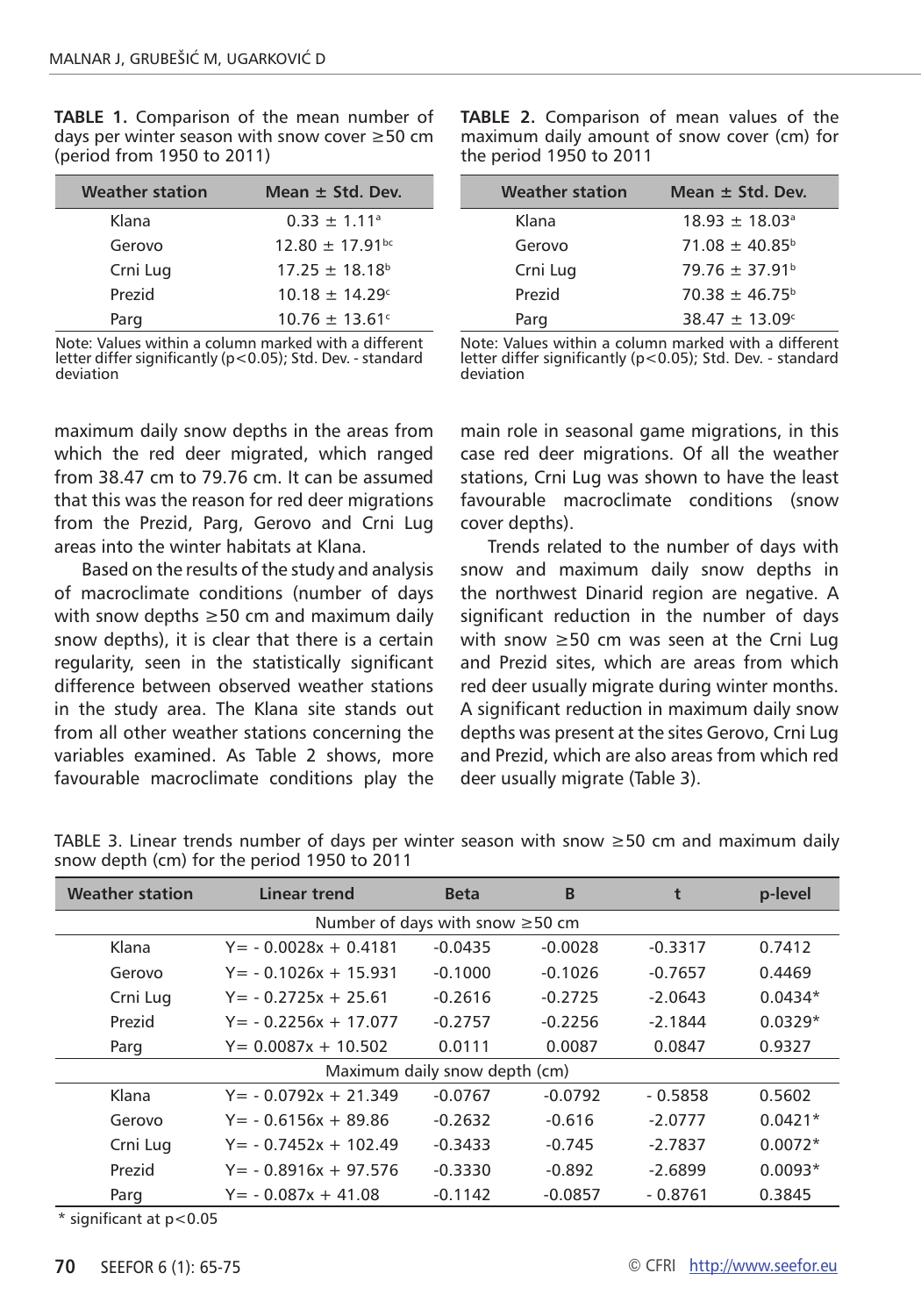In recent years, the number of days with snow and the maximum daily snow depth values have declined, which will certainly reflect on the intensity of red deer migrations in the northwest Dinarid region. According to Malnar [1], in the period 2005 to 2009 at the sites Parg, Prezid, Crni Lug and Gerovo, the number of days with snow ≥10 cm was reduced by 20%. number of days with snow ≥30 cm was reduced by 38% and number of days with snow ≥50 cm was reduced by as much as 54% in comparison to reference period from 1961 to 1990.

Red deer migrations in the northwest Dinarid region have been much less frequent in recent years. The significant climate changes that have appeared, or will appear in the future, will have serious biological and ecological consequences on forest ecosystems and wildlife. Air temperature is a decisive factor for climate character. According to Ugarković and Tikvić [40], average annual air temperatures in the Gorski Kotar region had shown a statistically significant increase of 0.5°C to 1.0°C, for the period 1991 to 2007, in comparison to the reference period (1961-1990). In line with the increased average annual air temperatures and significantly positive trend in absolute maximum air temperatures, the number of warm days (≥25°C) per winter season has increased by 10-14 days and the number of hot days ( $\geq$ 30°C) by 1-3 days during the years 1991 to 2007, while snow precipitation has been declining.

Due to the increase in air temperature, snow cover depths in the northern hemisphere have been reduced by 10% in the last 20 years [41]. The average number of days per winter season with critical snow depths (≥50 cm) was only 2 days for the Gerovo site, and not a single day for the Klana site (Table 4) for the period from 2000 to 2011. The inland sections of the Gorski Kotar region had shown only 5 years with critical snow depths (≥50 cm). These data corroborate the reductions in red deer migration in the Gorski Kotar region obtained by observing and telemetric monitoring.

According to Hafner [35], the critical snow depths that caused migrational activities of **TABLE 4.** Number of days per winter season with snow ≥50 cm at the weather stations Gerovo and Klana

| Years   | <b>Weather stations</b> |              |  |  |
|---------|-------------------------|--------------|--|--|
|         | Gerovo                  | <b>Klana</b> |  |  |
| 2000    | n                       | O            |  |  |
| 2001    | 1                       | ŋ            |  |  |
| 2002    | O                       | 0            |  |  |
| 2003    | 7                       | 0            |  |  |
| 2004    | 22                      | U            |  |  |
| 2005    | 11                      | 0            |  |  |
| 2006    | O                       | O            |  |  |
| 2007    | 0                       | 0            |  |  |
| 2008    | U                       | O            |  |  |
| 2009    | O                       | O            |  |  |
| 2010    | 47                      | ი            |  |  |
| 2011    | 0                       | 0            |  |  |
| Average | 7.3                     | 0            |  |  |

the red deer were 50-60 cm. In the observed migration period, such critical depths were recorded in 5 years at the Gerovo site. The average maximum daily snow depths were 50 cm at the Gerovo site and 12.7 cm at the Klana site. Maximum daily snow depths in the northwest Dinarid region were the cause of lesser migrational activities of deer game (Table 5).

#### **TABLE 5.** Maximum daily snow depth (cm)

| Years   | <b>Weather stations</b> |       |  |  |
|---------|-------------------------|-------|--|--|
|         | Gerovo                  | Klana |  |  |
| 2000    | 17                      | 1     |  |  |
| 2001    | 56                      | 28    |  |  |
| 2002    | 36                      | ŋ     |  |  |
| 2003    | 57                      | 18    |  |  |
| 2004    | 100                     | 11    |  |  |
| 2005    | 61                      | 34    |  |  |
| 2006    | 45                      | 8     |  |  |
| 2007    | 37                      | 3     |  |  |
| 2008    | 34                      | 6     |  |  |
| 2009    | 41                      | 8     |  |  |
| 2010    | 93                      | 31    |  |  |
| 2011    | 23                      | 4     |  |  |
| Average | 50                      | 12.7  |  |  |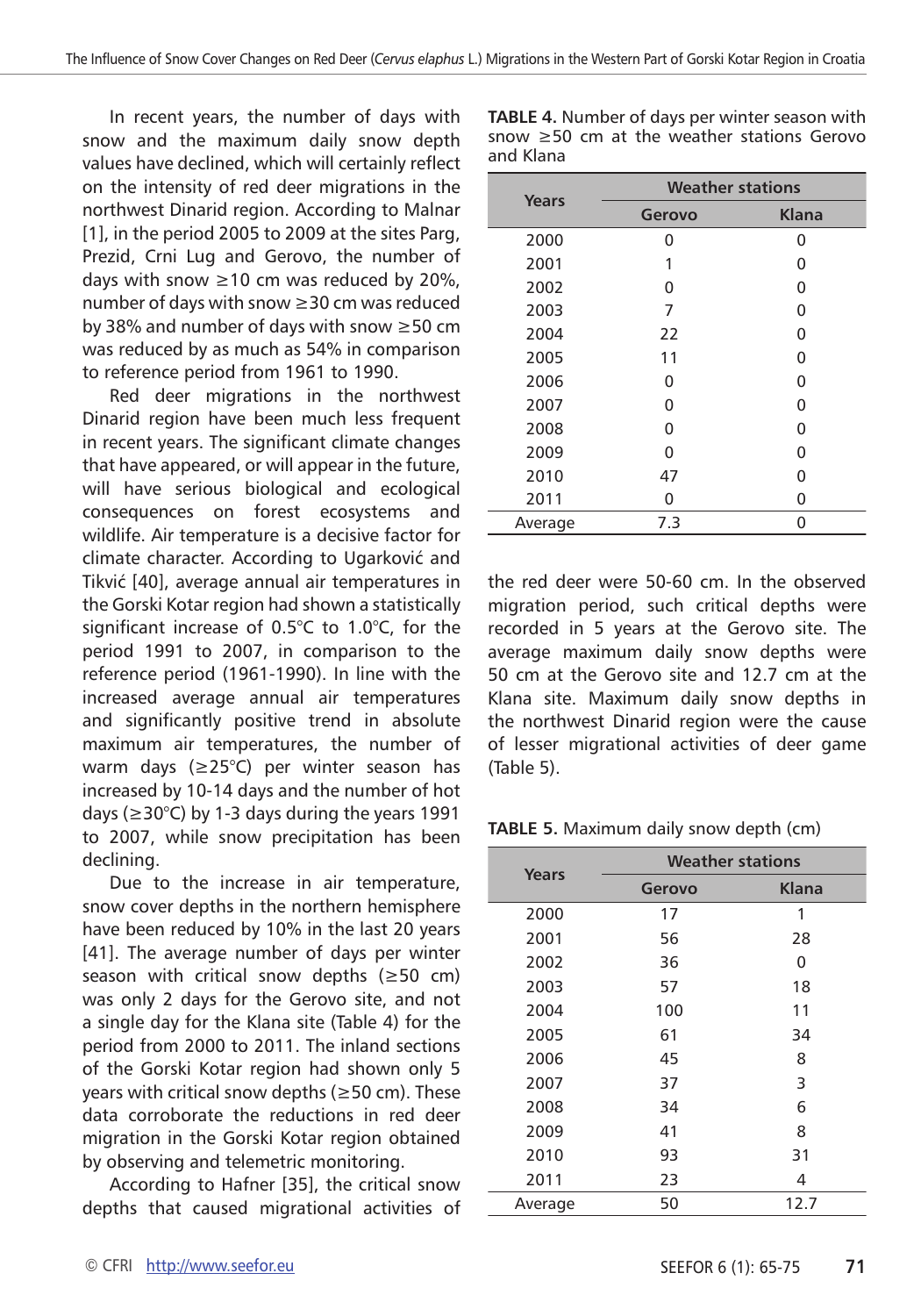Reduced food availability and snow cover can reduce winter mobility in red deer [25, 33] and roe deer (*Capreolus capreolus* L.) [42, 43].

Multiple regression analysis showed that the number of snow days and the maximum daily snow depths (≥50 cm) have a significant influence on red deer migrations. Snow as the climate factor explained 29.28% of red deer migrations in the study area (Table 6).

In the Italian Alps region, the time of migratory deer migrations is connected to snow cover, since this region is under the inverse influence (although weak) of snow precipitation intensity, and is more prominently correlated with winter snow precipitation, where only 2 cm of snow was enough to trigger the migration of migratory deer from their summer habitats into their winter habitats. On the other hand, stationary red deer are under a very mild influence of snow conditions, likely due to the lower elevation of their habitats as compared to migratory deer, which significantly reduces the snow influence [44].

Regional differences in topography, habitat accessibility or climate not only influence the share of migratory individuals and specific details related to the seasonal movement of deer game; they are likely the actual cause for the migrations. Such spatial behaviour confirms that red deer avoid snow, as estimated in other studies in mountainous environments [25, 33, 45], and that the presence of snow cover is the main factor in determining the fall migration of this species.

According to some researchers, seasonal migrants such as red deer have medium sized habitats [5]. Unlike red deer, roe deer is a stationary animal with a small habitat and few

migratory individuals [46]. Luccarini *et al.* [44] determined two types of behaviour of the red deer in Italian Alps - migratory and stationary. In that study, migratory and stationary individuals were equally distributed between sexes.

Stationary deer use areas of comparable size during spring, summer and fall, while their winter areas were considerably smaller. Migratory deer used large sized areas in the fall and the spring, considerably larger than their summer habitats, and substantially larger than those used in winter. Therefore, regardless of the selected strategy, winter habitats were significantly smaller.

These results support other findings of a strong influence of climate conditions on the spatial behaviour of ruminants, particularly of snow cover as the decisive factor in the winter period. Furthermore, the size of the winter habitat is dependent on the severity of winter: the deeper the snow, the smaller the habitat animals use [25].

According to Luccarini *et al.* [44], migratory and stationary animals in the Alps region show periodic vertical movements throughout the year, reaching the highest altitudes during summer and lowest during winter months. This aspect is emphasised in the case of migratory deer, which reached distant summer habitats, located at the highest altitudes, every year, while stationary deer simply increased their use of higher areas, but did not reach those altitudes used by migratory deer.

The deer monitored in the northwest Dinarid region showed little migratory activity due to warm winters, i.e. low number of days with critical snow depths (Table 4) and small maximum daily snow depths (Table 5).

|                                      | <b>Beta</b> | Std. Err.<br>of Beta | B      | Std. Err.<br>of B | t(10)  | p-level | <b>Adjusted</b><br>$R^2$ |
|--------------------------------------|-------------|----------------------|--------|-------------------|--------|---------|--------------------------|
| Intercept                            |             |                      | 0.3750 | 0.1530            | 2.4494 | 0.0342  | 0.2928                   |
| Climatic factor (snow) 0.5976 0.2535 |             |                      | 0.6250 | 0.2651            | 2.3570 | 0.0401  |                          |

**TABLE 6.** Multiple regression analysis of the dependencies between the number of snow days and maximum daily snow depths ( $\geq$ 50 cm) and red deer migrations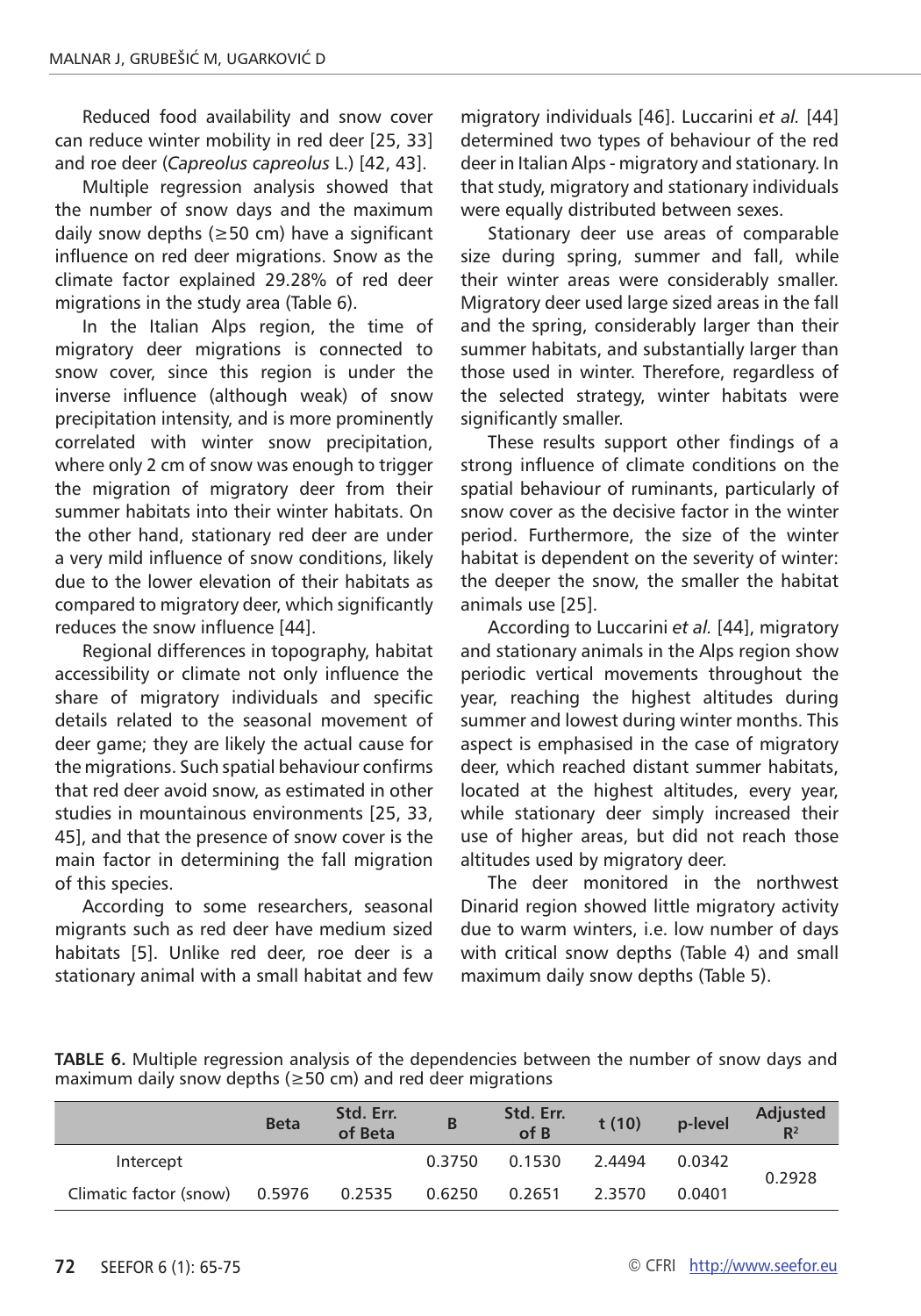# **CONCLUSIONS**

The macroclimatic conditions (number of days with snow depth ≥50 cm and maximum daily snow depths) showed a certain regularity, i.e. a statistically significant difference between the observed weather stations in the study area. The Klana weather station was shown to be the most favourable deer game winter habitat based on all the study variables. As for the other weather stations, Crni Lug was found to be the habitat with the least favourable macroclimatic conditions (snow depth).

Due to growing changes in climate and climatic conditions in the northwest Dinarid region, a new trend has emerged, with a decline in the number of snow days and maximum daily snow depths ≥50 cm. For that reason, years without snow precipitation or without critical snow depths that would otherwise influence migrations, are becoming more frequent. Therefore, red deer have reduced the intensity of their migrations in the study area. However, in years with critical snow depths (≥50 cm), migrations are still present. According to the results (Table 6), the monitored climatic factors (number of snow days and maximum daily snow depths ≥50 cm) have a significant influence on red deer migrations. These two factors alone explain 29% of red deer migrations in the study area. Naturally, migrations are also influenced by other factors such as food availability, which in turn is related to the amounts of snow, winter feeding, human activities and game disturbances, presence of predators, etc.

## **RefereNces**

- 1. MALNAR J 2011 Migration of Red deer (*Cervus elaphus* L.) in Western part of Gorski kotar affected by biotope factors (*in Croatian with English summary*). PhD thesis, University of Zagreb, Faculty of Forestry, Zagreb, Croatia, 133 p
- 2. DEGMEČIĆ D 2011 Selection of red and roe deer (*in Croatian*). Hrvatski lovački savez, Zagreb, Croatia, 112 p
- 3. MYSTERUD A 1999 Seasonal migration pattern and home range of roe deer (*Capreolus capreolus*) in an altitudinal gradient in southern Norway. *J Zool* 247 (4): 479-486. DOI: [http://dx.doi.](http://dx.doi.org/10.1111/j.1469-7998.1999.tb01011.x) [org/10.1111/j.1469-7998.1999.tb01011.x](http://dx.doi.org/10.1111/j.1469-7998.1999.tb01011.x)
- 4. BALL JP, NORDENGREN C, WALLKIN K 2001 Partial migration by large ungulates: characteristics of seasonal moose *Alces alces* range in northern Sweden. *Wildlife Biol* 7 (1): 39-47
- 5. ALBON SD, LANGVATN R 1992 Plant phenology and the benefits of migration in a temperate ungulate. *Oikos* 65 (3): 502-513. DOI: [http://](http://dx.doi.org/10.2307/3545568) [dx.doi.org/10.2307/3545568](http://dx.doi.org/10.2307/3545568)
- 6. FRYXELL JM, SINCLAIR ARE 1988 Causes and consequences of migration by large herbivores. *Trends Ecol Evol* 3 (9): 237-241. DOI: [http://dx.doi.](http://dx.doi.org/10.1016/0169-5347(88)90166-8) [org/10.1016/0169-5347\(88\)90166-8](http://dx.doi.org/10.1016/0169-5347(88)90166-8)
- 7. BRAZDA AR 1953 Elk migration patterns and some of the factors affecting movements in the Gallatin River drainage, Montana. *J Wildlife Manage* 17 (1): 9-23. DOI:<http://dx.doi.org/10.2307/3796798>
- 8. NELSON ME 1995 Winter range arrival and departure of white-tailed deer in northeastern Minnesota. *Can J Zoolog* 73 (6): 1069-1076. DOI: <http://dx.doi.org/10.1139/z95-127>
- 9. BOYCE SM 1991 Migratory behaviour and management of elk (*Cervus elaphus*). *Appl Anim Behav Sci* 29 (1-4): 239-250. DOI: [http://dx.doi.](http://dx.doi.org/10.1016/0168-1591(91)90251-R) [org/10.1016/0168-1591\(91\)90251-R](http://dx.doi.org/10.1016/0168-1591(91)90251-R)
- 10. MYSTERUD A, LOE LE, ZIMMERMANN B, BISCHOF R, VEIBERG V, MEISINGSET E 2011 Partial migration in expanding red deer populations at northern latitudes - a role for density dependence? *Oikos* 120 (12): 1817-1825. DOI: [http://dx.doi.](http://dx.doi.org/10.1111/j.1600-0706.2011.19439.x) [org/10.1111/j.1600-0706.2011.19439.x](http://dx.doi.org/10.1111/j.1600-0706.2011.19439.x)
- 11. LINDSTEDT SL, MILLER BJ, BUSKIRK SW 1986 Home-range, time, and body size in mammals. *Ecology* 67 (2): 413-418. DOI: [http://dx.doi.](http://dx.doi.org/10.2307/1938584) [org/10.2307/1938584](http://dx.doi.org/10.2307/1938584)
- 12. CLUTTON-BROCK TH 1989 Mammalian mating system. *P Roy Soc B-Biol Sci* 236 (1285): 339-372. DOI:<http://dx.doi.org/10.1098/rspb.1989.0027>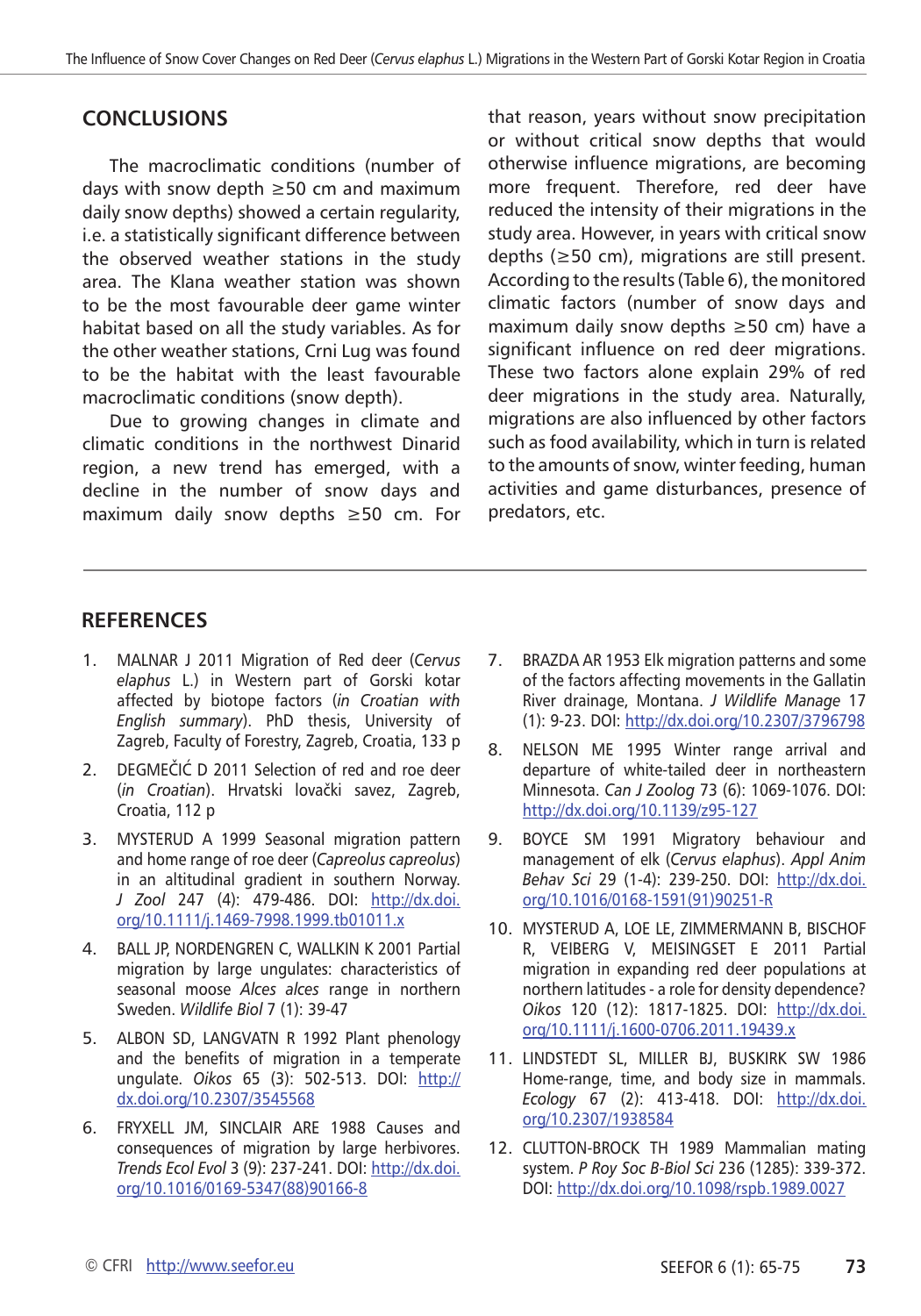- 13. SANDELL M, LIBERG O 1992 Roamers and stayers: a model on male mating tactics and mating system*. Am Nat* 139 (1): 177-189. DOI: [http://](http://dx.doi.org/10.1086/285319) [dx.doi.org/10.1086/285319](http://dx.doi.org/10.1086/285319)
- 14. BIDEAU E, VINCENT JP, QUERÉ JP, ANGIBAULT JM. 1983 Occupation de l' espace chez le chevreuil (*Capreolus capreolus* L.). I. Cas de mâles. *Acta Oecol-Oec Appl* 4: 163-184
- 15. CEDERLUND GN, SAND HKG 1992 Dispersal of subadult moose (*Alces alces*) in a non migratory population. *Can J Zoolog* 70 (7): 1309-1314. DOI: <http://dx.doi.org/10.1139/z92-183>
- 16. VINCENT JP, BIDEAU E, HEWISON AJM, ANGIBAULT JM 1995 The influence of increasing density on body weight, kid production, home range and winter grouping in roe deer (*Capreolus capreolus*). J Zool 236 (3): 371-382. DOI: [http://](http://dx.doi.org/10.1111/j.1469-7998.1995.tb02719.x) [dx.doi.org/10.1111/j.1469-7998.1995.tb02719.x](http://dx.doi.org/10.1111/j.1469-7998.1995.tb02719.x)
- 17. JEPPESEN JL 1987 Impact of human disturbance on home range, movements and activity of red deer (*Cervus elaphus* L.) in a Danish environment. *Danish Revue of Game Biolog*y 13 (2): 1-38
- 18. KLEVELAND K 2007 Seasonal home ranges and migration of red deer (*Cervus elaphus*) in Norway. MSc thesis, University of Oslo, Centre for Evolutionary and Ecological Synthesis, Oslo, Norway, 42 p
- 19. JOHNSON CJ, PARKER KL, HEARD DC, GILLINGHAM MP 2002 A multiscale behavioral approach to understanding the movements of woodland caribou. *Ecol Appl* 12 (6): 1840- 1860. DOI: [http://dx.doi.org/10.1890/1051-](http://dx.doi.org/10.1890/1051-0761(2002)012[1840:AMBATU]2.0.CO;2) [0761\(2002\)012\[1840:AMBATU\]2.0.CO;2](http://dx.doi.org/10.1890/1051-0761(2002)012[1840:AMBATU]2.0.CO;2)
- 20. CRAIGHEAD JJ, ATWELL G, O'GARA BW 1972 Elk migrations in and near Yellowstone National Park. *Wildlife Monogr* 29: 3-48
- 21. BLANKENHORN HJ, BUCHLI C, VOSER P 1978 Wanderungen und jahreszeitliches Verteilungsmuster der Rothirspopulation (*Cervus elaphus* L.) im Engalin, Münstertal und Schweizerischen Nationalpark. *Rev Suisse Zool* 85: 779-789
- 22. JARNEMO A 2008 Seasonal migration of male red deer (*Cervus elaphus*) in southern Sweden and consequences for management. *Eur J Wildlife Res* 54 (2): 327-333. DOI: [http://dx.doi.org/10.1007/](http://dx.doi.org/10.1007/s10344-007-0154-7) [s10344-007-0154-7](http://dx.doi.org/10.1007/s10344-007-0154-7)
- 23. HUDSON RJ, WHITE RG 1985 Bioenergetics of wild herbivores. CRC Press, Boca Raton, FL, USA, 328 p
- 24. LANGVTAN R, ALBON SD 1986 Geographic clines in body weight of Norwegian red deer: a novel explanation of Bergmann's rule? *Ecography* 9 (4): 285-293. DOI: [http://dx.doi.](http://dx.doi.org/10.1111/j.1600-0587.1986.tb01221.x) [org/10.1111/j.1600-0587.1986.tb01221.x](http://dx.doi.org/10.1111/j.1600-0587.1986.tb01221.x)
- 25. GEORGII B, SCHRÖEDER W 1983 Home range and activity patterns of male red deer (*Cervus elaphus*  L.) in the Alps. *Oecologia* 58 (2): 238-248. DOI: <http://dx.doi.org/10.1007/BF00399224>
- 26. CLUTTON-BROCK TH, GUINNESS F, ALBON SD 1982 Red deer: the Behaviour and Ecology of Two Sexes. Wildlife Behavior and Ecology series. University of Chicago Press, Chicaho, IL, USA, 400 p
- 27. CRAIGHEAD JJ, CRAIGHEAD FC, RUFF RL, O'GARA BW 1973 Home ranges and activity patterns of nonmigratory elk of the Madison drainage herd as determined by radiotelemety. *Wildlife Monogr* 33: 1-50
- 28. GEORGII B 1980 Home range patterns of female red deer (*Cervus elaphus* L.) in the Alps. *Oecologia* 47 (2): 278-285. DOI: [http://dx.doi.org/10.1007/](http://dx.doi.org/10.1007/BF00346833) [BF00346833](http://dx.doi.org/10.1007/BF00346833)
- 29. CEDERLUND G 1981 Daily and seasonal activity pattern of roe deer in a boreal habitat. *Viltrevy* 11: 315-353
- 30. FRYXELL JM, GREEVER J, SINCLAIR ARE 1988 Why are migratory ungulates so abundant? *Am Nat* 131 (6): 781-798. DOI: [http://dx.doi.](http://dx.doi.org/10.1086/284822) [org/10.1086/284822](http://dx.doi.org/10.1086/284822)
- 31. PARKER KL, ROBBINS CT, HANLEY TA 1984 Energy expenditure for locomotion by mule deer and elk. *J Wildlife Manage* 48 (2): 474-488. DOI: http:// dx.doi.org/10.2307/3801180
- 32. CEDERLUND G, LINDSTRÖM E 1983 Effects of severe winters and fox predation on roe deer mortality. *Acta Theriol* 28 (7): 129-145. DOI: <http://dx.doi.org/10.4098/AT.arch.83-9>
- 33. SCHMIDT K 1993 Winter ecology of nonmigratory Alpine red deer. *Oecologia* 95 (2): 226-233. DOI: <http://dx.doi.org/10.1007/BF00323494>
- 34. BRNA J 1981 Prostorni raspored jelenskih krda (mužjaka) u parku prirode "Podunavlje" i neki aspekti njihovog teritorijalnog ponašanja (*in Croatian*). *Zbornik radova Poljoprivrednog fakulteta u Osijeku* 7: 147-158
- 35. HAFNER M 2008 Jelenjad: zgodovina na Slovenskem, ekologija, upravljanje. Zlatorogova knjižnica 34. Lovska zveza Slovenije, Ljubljana, Slovenia, 430 p